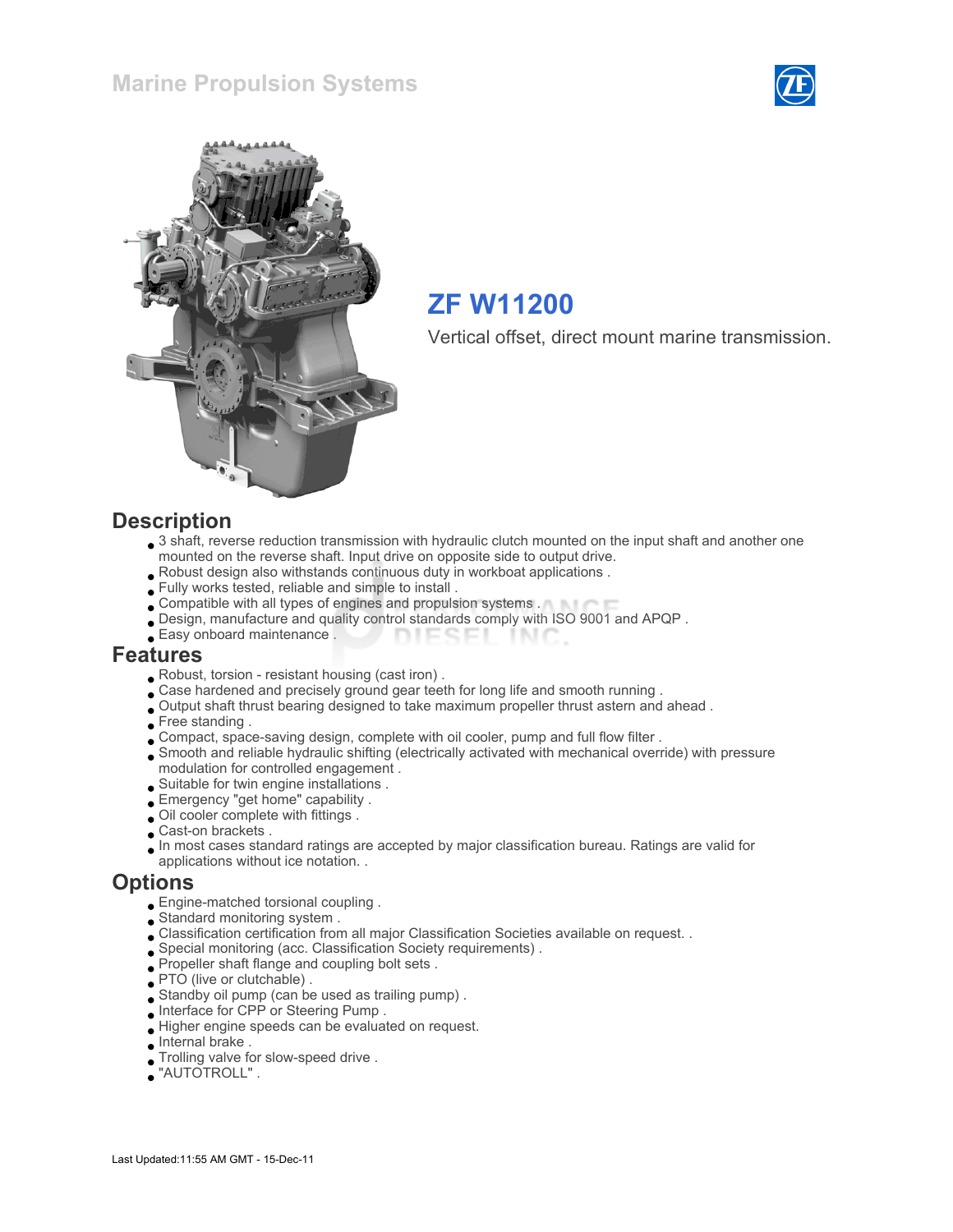

# Continuous Duty

| <b>RATIOS</b>                | MAX.<br><b>TORQUE</b> |      | POWER/RPM                                        |    | <b>INPUT POWER CAPACITY</b> |    |            |      |           | <b>MILLX T</b><br>MAX.<br><b>RPM</b> |      |
|------------------------------|-----------------------|------|--------------------------------------------------|----|-----------------------------|----|------------|------|-----------|--------------------------------------|------|
|                              | Nm                    | ftlb | kW                                               | hp | <b>kW</b>                   | hp | kW         | hp   | <b>kW</b> | hp                                   |      |
|                              |                       |      |                                                  |    |                             |    | $1200$ rpm |      | 1600 rpm  |                                      |      |
| 6.250*, 6.565*, 6.909, 7.286 | 11938                 |      | 8805 1.2501 1.6763 1250 1676 1500 2012 2000 2682 |    |                             |    |            |      |           |                                      | 1600 |
| $\blacksquare$ 7.700*        | 10983                 | 8101 | 1.1501 1.5422 1150                               |    |                             |    | 1542  1380 | 1851 | 1840      | 2468                                 | 1600 |

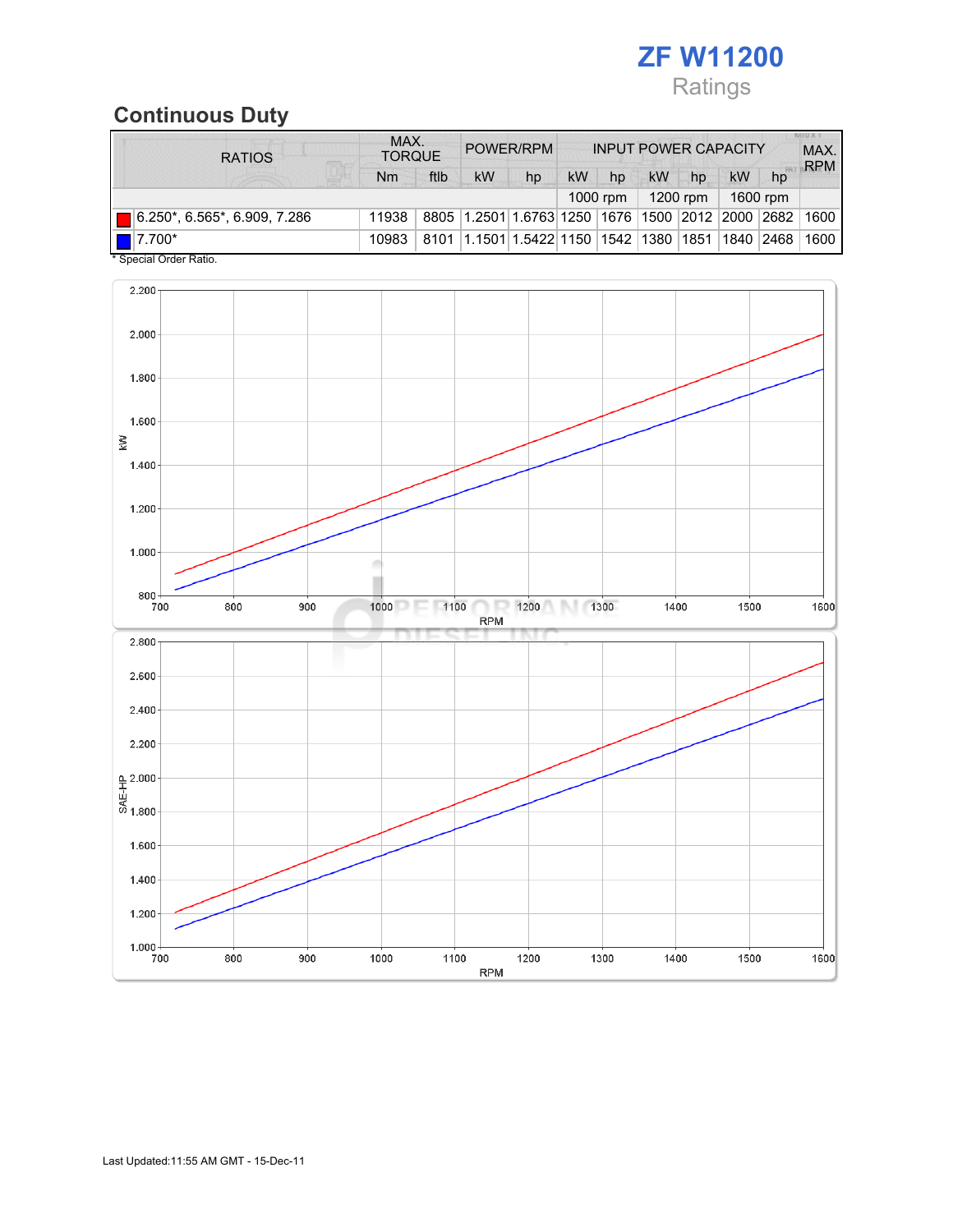# ZF W11200

**Dimensions** 





| mm (inches) |                |                |    |                                                                                 |           |  |                |  |  |  |
|-------------|----------------|----------------|----|---------------------------------------------------------------------------------|-----------|--|----------------|--|--|--|
|             | B <sub>1</sub> | B <sub>2</sub> | H1 | H <sub>2</sub>                                                                  |           |  | L <sub>2</sub> |  |  |  |
| 660 (26.0)  | 825 (32.5)     |                |    | $ 825(32.5) 688(27.1) 1,075(42.3) 1,562(61.5) 1,238(48.7) 379(14.9) 714(28.1) $ |           |  |                |  |  |  |
|             |                | Weight kg (lb) |    | Oil Capacity Litre (US qt)                                                      |           |  |                |  |  |  |
|             |                | 3,700(8,160)   |    |                                                                                 | 145 (154) |  |                |  |  |  |

DIESEL INC.

# Output Coupling Dimensions

|       |  |  |  |             | <b>Bolt Holes</b>                       |     |              |              |
|-------|--|--|--|-------------|-----------------------------------------|-----|--------------|--------------|
|       |  |  |  |             |                                         | No. | Diameter (E) |              |
| mm in |  |  |  | mm in mm in | mm                                      |     | mm           | $\mathsf{I}$ |
|       |  |  |  |             | 540 21.3 470 18.5 395 15.6 50.0 1.97 16 |     | 36.5         | 44           |